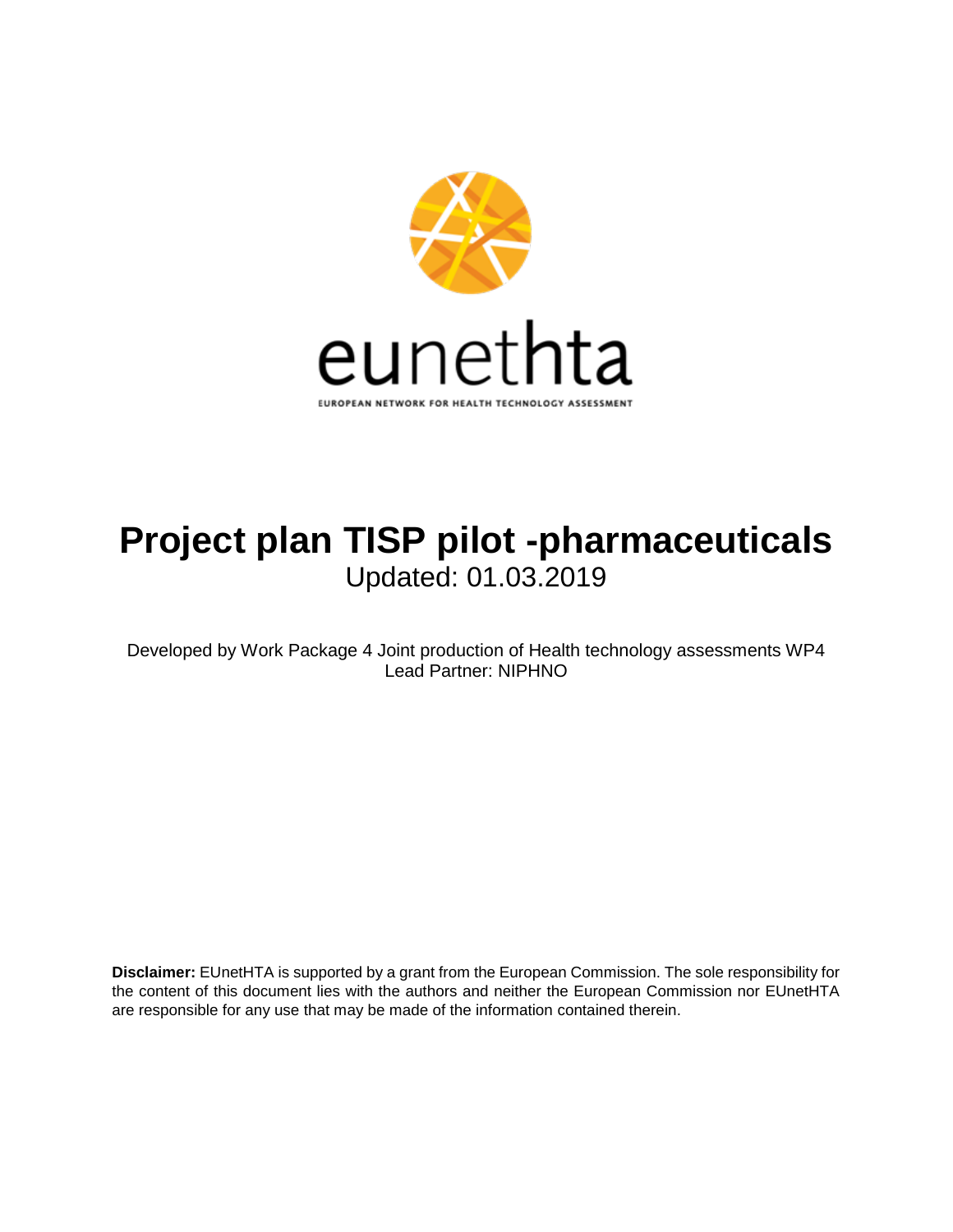| <b>Version</b><br>number | <b>Date</b> | <b>Finalised</b><br>by | <b>Type of</b><br>document/Modification | <b>Shared with</b>           |
|--------------------------|-------------|------------------------|-----------------------------------------|------------------------------|
|                          | 04.09.2018  | <b>NIPHNO</b>          | Draft project plan                      | TISP working<br>group        |
|                          | 15.01.2018  | <b>NIPHNO</b>          | Revised draft project plan              | TISP authors<br>pharma       |
| 3.                       | 01.03.2019  | <b>NIPHNO</b>          | Final project plan                      | TISP working<br>group/Public |

#### T1 *Pilot project plan version number*

### Aims

This document provides details for a pilot for Topic Identification, Selection and Prioritisation (TISP) process for pharmaceuticals within the EUnetHTA Joint Action 3 (JA3) work package (WP4) framework. The aim of the pilot is to explore a workflow for voluntary collaboration on TISP for joint relative effectiveness assessment (REA)<sup>1</sup> of new pharmaceuticals<sup>2</sup>. The piloted workflow should be as simple as possible to assure that it can be continued throughout the EUnetHTA JA3 period, and beyond this period. Results of the pilot will also be used to inform the final recommendations on TISP for European collaboration on HTA beyond 2020.

#### Identification

Topics will be identified (-step1) by EUnetHTA partners using existing local horizon scanning systems (HSS) and other national or regional lists of topics selected or prioritised for HTA and collaboration with the European Medicinal Agency (EMA). In addition stakeholders will be encouraged to suggest topics. All identified topics will be presented in a minimal data-set (MDS).

#### **Selection**

The selection<sup>3</sup> process (step-2) from all identified products will be according to a set of pre-specified criteria (timelines to fit within JA3, new products including line extensions). The updated MDS will be used for prioritisation by EUnetHTA partners (call for collaboration) using a call for collaboration list (CCL).

#### Prioritisation

ł

Prioritisation<sup>4</sup> will solely be based on EUnetHTA partners interest in the topic. No other prioritisation

medicinal products anticipated to undergo the central marketing authorisation (MA) procedure, new active substances and existing products for which the marketing authorisation is anticipated to be extended to a new therapeutic indication (line extensions)

<sup>&</sup>lt;sup>1</sup> 1 Joint assessments: EUnetHTA Joint Assessments (JA) are health technology assessments jointly produced by at least four EUnetHTA partners in different European countries. EUnetHTA processes, guidelines and the HTA Core Model® are used for the production of assessments that are subject to extensive review procedures in order to ensure high quality. JAs are centrally coordinated by the WP4 Co-Leads and comprise a broad stakeholder involvement, including the use of a EUnetHTA submission file in addition to a scoping (e-)meeting with industry (1).

 $2^{2}$  In line with the EU proposal for a regulation in HTA were new medicines will be defined as:

<sup>3</sup> <sup>3</sup> **Selection/filtration:** Application of a set of pre-defined criteria to the identifies technologies, in order to retain the technologies

<sup>4</sup> **Prioritisation:** Application of specific criteria to the selected/filtered technologies with the purpose of retaining for assessment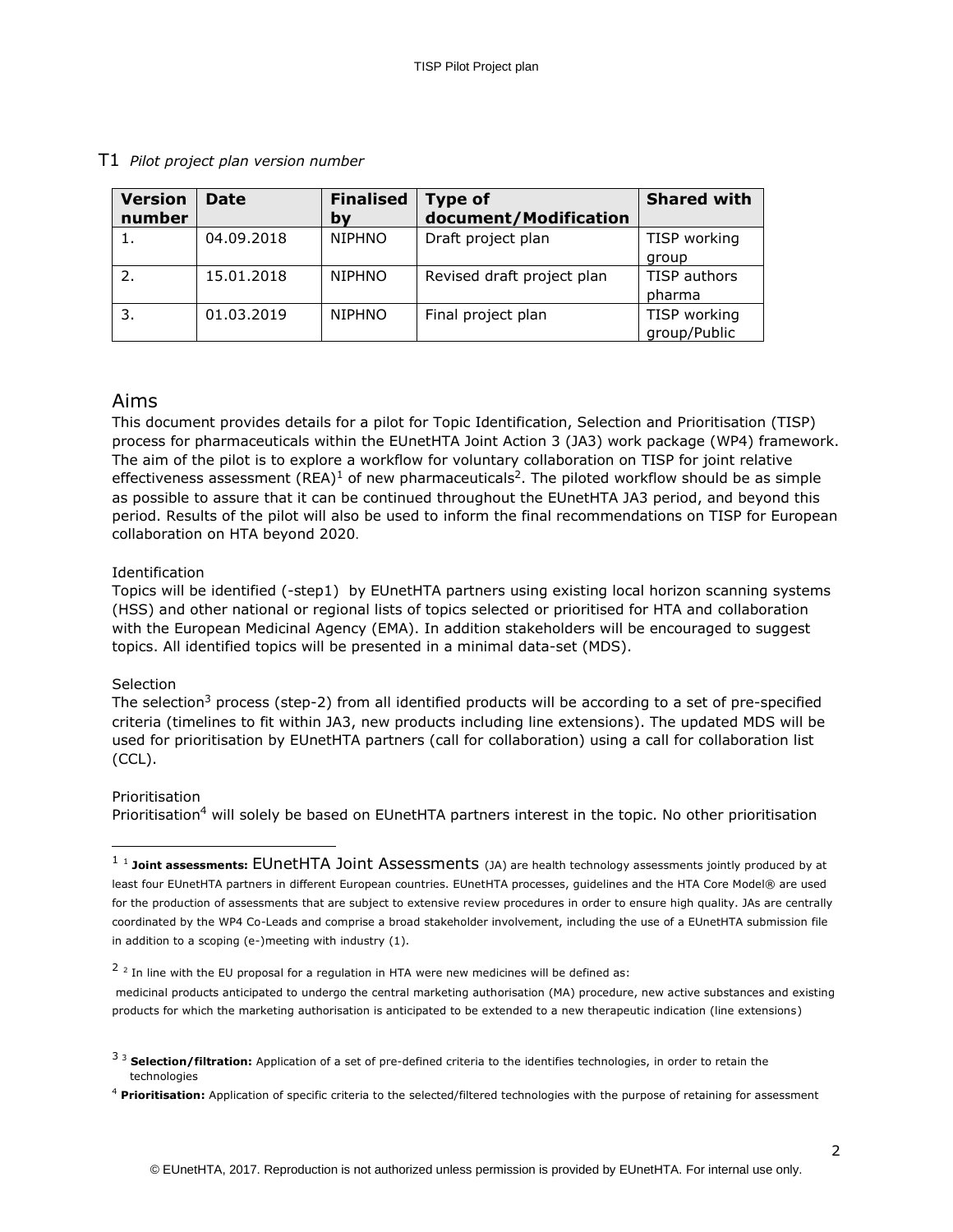criteria will be applied.

The EunetHTA prioritisation list (EPL) is the final list (step-3) with topics were EUnetHTA WP4 partners have expressed interest in the topic.



The MDS and CCL will be considered as internal EUnetHTA documents. The EPL will be published.

The following endpoints will be measured

- *1. Availability of data from different sources and barriers for information sharing*
- *2. Number of identified topics*
- *3. Number of times the same topic has been identified by different sources*
- *4. Developmental status of topic when entering the MDS*
- *5. Regulatory status of topic when entering the MDS*
- *6. Information gaps of the MDS*
- *7. Number of topics in the final MDS and CCL*
- *8. Number of topics excluded from the MDS/CCL and reasons for exclusion*
- *9. Level of EunetHTA partners with expressed interest in a topic for national setting*
- *10. Level of EUnetHTA partners with expressed interest to participate in assessment as author/ co-author or dedicated reviewer*
- *11. Level of EUnetHTA partners with expressed interest in national uptake of a EUnetHTA REA on the topic*
- *12. Information on topics in the EPL and not in the EPL (number of topics, Application type EMA, Therapeutic area, Developmental status, Regulatory status)*
- *13. Response from pMAH one month after first pro-active contact*
- *14. Workload connected with each step*

ł

the technologies with greater impact according to the system's/network's capacity for assessment.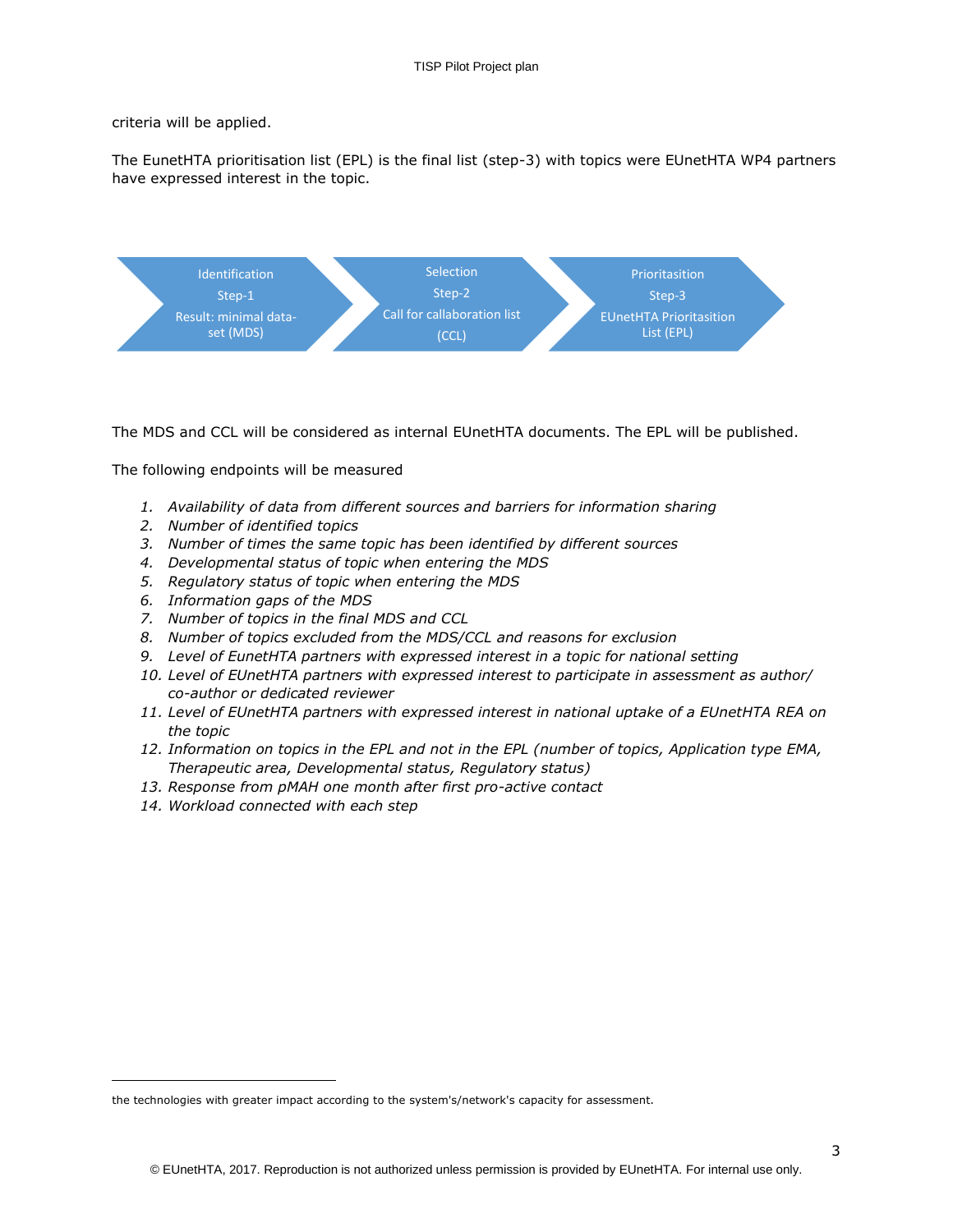### Background

ł

The background for the pilot is described is the ongoing EUnetHTA EP4 work on providing recommendations for Horizon Scanning (HS) and TISP for European cooperation on HTA beyond 2020 (not yet public available) and in the recommendations for a EUnetHTA WP4 TISP pilot<sup>5</sup>. Drafts of these documents were prepared by the EUnetHTA WP4 TISP working group in June 2018. The documents were revised after stakeholder consultation, input from EUnetHTA partners, discussions with the European Medicines Agency (EMA), the EUnetHTA WP4 lead partner, and the EUnetHTA Secretariat. The version of the draft recommendations for the pilot used to inform this project plan, are dated February 2019. The final recommendations for HS and TISP for European cooperation on HTA beyond 2020 are planned to be public available by November 2019.

The present proposal for the pilot is a simplified version of the original recommendations for the pilot. Most importantly, we decided to not pilot the use of prioritisation groups. This was to ensure that the pilot explores a process that is as simple as possible, and that may be continued on a voluntary basis also beyond Joint Action 3.

<sup>&</sup>lt;sup>5</sup> Final recommendations for a pilot on a TISP workflow for Joint and collaborative assessments within the EUnetHTA WP4 JA3 framework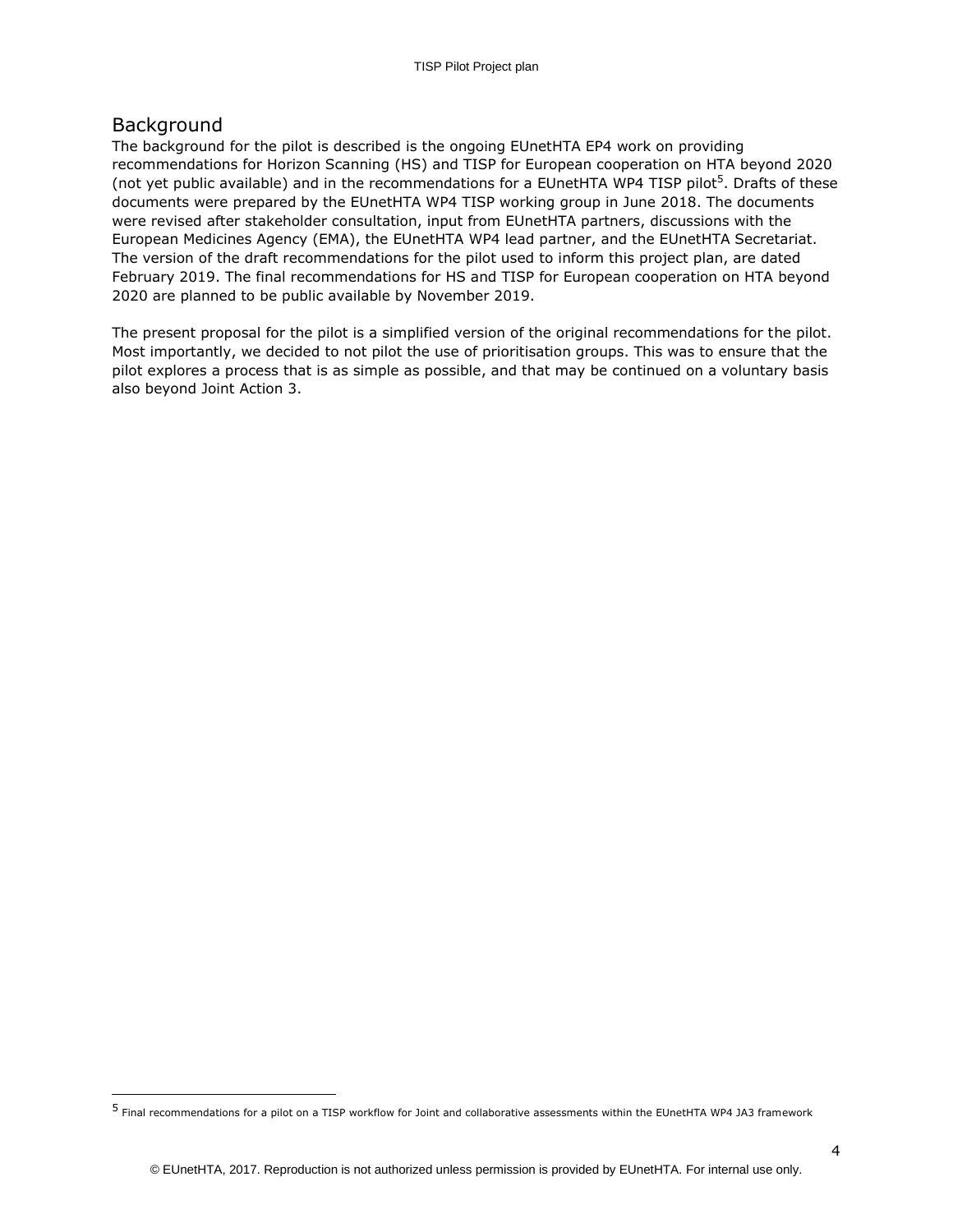# Tasks and workload

The team for the pilot constitues of TISP working group authors on pharmaceuticals. Tasks and anticipated workload related to the pilot is revealed in table 2. The EUnetHTA WP4 lead partner NIPHNO will coordinate the pilot.

| <b>Name and affiliation</b> | <b>Tasks</b>                                            | Anticipated workload* |
|-----------------------------|---------------------------------------------------------|-----------------------|
| Vigdis Lauvrak, WP4 lead    | Overall coordination of pilot;                          | 15 days               |
| NIPHNO, Norway              | Preparation of project plan;                            |                       |
|                             | Template preparation MDS;                               |                       |
|                             | Coordination of identification                          |                       |
|                             | Preparation of endpoint evaluation report               |                       |
| Anna Lien Espeland WP4      | <b>Technical support</b>                                | 5 days                |
| lead NIPHNO                 |                                                         |                       |
|                             |                                                         |                       |
| Tove Ringerike, WP4 lead    | Identification;                                         | 15 days               |
| <b>NIPHNO</b>               | Preparing a draft of the MDS;                           |                       |
|                             | Updating the MDS with relevant content for items of     |                       |
|                             | the list;                                               |                       |
|                             | Checking the MDS against EMA timeline;                  |                       |
|                             | Preparation of endpoint evaluation report               |                       |
| Krystyna Hviding, EUnetHTA  | Input to the project plan;                              | 15 days               |
| WP4 co-lead                 | Selection;                                              |                       |
| pharmaceuticals, NOMA,      | Updating and checking the MDS draft;                    |                       |
| Norway                      | Preparing the CCL template;                             |                       |
|                             | Preparing the draft CCL;                                |                       |
|                             | Preparing the EPL together with ZIN                     |                       |
|                             | Input to the endpoint evaluation report;                |                       |
| Anne Willemsen, EUnetHTA    | Input to the project plan;                              | 15 days               |
| WP4 co-lead                 | Contributing to identification and selection based on   |                       |
| pharmaceuticals, ZIN,       | national data;                                          |                       |
| Netherlands                 | Coordination of prioritization (calls for collaboration |                       |
|                             | based on the minimal data-set);                         |                       |
|                             | Preparing the EPL together with NOMA;                   |                       |
|                             | Input to the endpoint evaluation report;                |                       |
| Cara Usher, EUnetHTA WP4    | Input to the project plan;                              | 1 day                 |
| partner, NCPE, Ireland;     | Input to endpoint evaluation report                     |                       |
| Chantal                     | Input to the project plan;                              | 2-5 days              |
| Guilhaume, EUnetHTA WP4     | Contributing to identification and selection based on   |                       |
| partner, HAS, France;       | national data;                                          |                       |
|                             | Input to endpoint evaluation report                     |                       |
| Rossella Di                 | Input to the project plan;                              | 2-5 days              |
| Bidino, EUnetHTA WP4        | Contributing to identification and selection based on   |                       |
| partner, UCSC, Italy;       | national data;                                          |                       |
|                             | Input to endpoint evaluation report                     |                       |
| Lori Farrar/Zoe             | Input to the project plan;                              | 2-5 days              |
| Garrett EUnetHTA WP7,       | Contributing to identification and selection based on   |                       |
| NICE, UK;                   | national data;                                          |                       |
|                             | Input to endpoint evaluation report                     |                       |

T2 *Pilot A) Pharmaceuticals, team members*

\*Maximum anticipated workload. One work day is equivalent to 8 hours. The workload will depend on availability of national data to be shared. Information on workload spent for the TISP process will be collected as part of the endpoint evaluation.  $MDS = M$ inimal dataset,  $CCL = Call$  for collaboration list;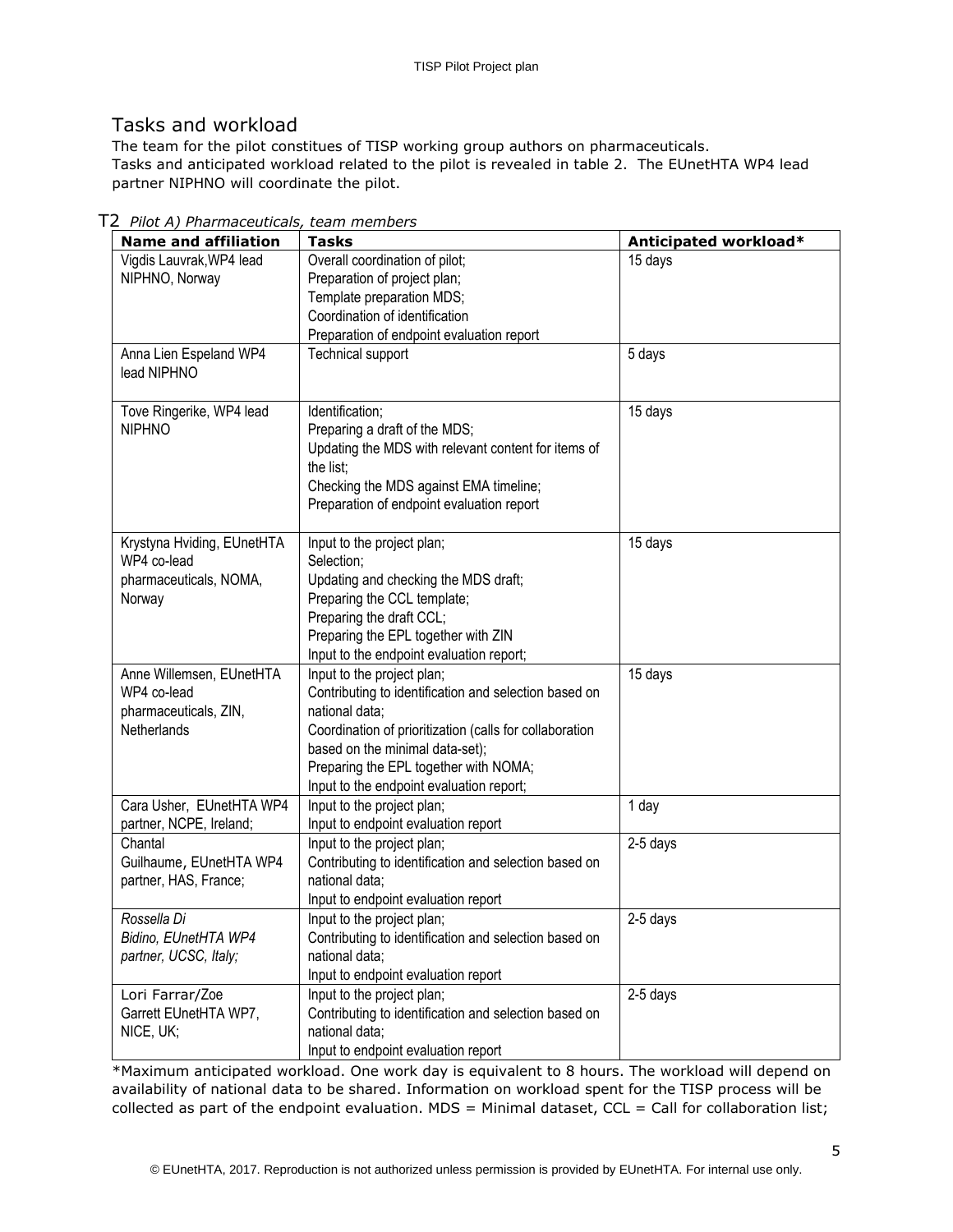EPL= EUnetHTA prioritisation list

#### **Additional support**

Each author may seek support from their own organisation to fulfil their tasks. this will not necessarily influence the total anticipated workload for the pilot.

All EUnetHTA partners will be invited to contribute to identification, all EUnetHTA WP4 members will contribute to prioritisation (answering to the call for collaboration). Reviewers and authors of the EUnetHTA WP4 TISP group with main interest in pharmaceuticals (see table 3) are in particular anticipated to contribute to identification based on national data. Information on workload for the various steps will be collected as part of the pilot. Reviewers are anticipated to review the endpoint evaluation report.

#### T3 *Pilot A) Pharmaceuticals, reviewer team*

| <b>Name and affiliation</b>            | Tasks                            | Anticipated work load* |
|----------------------------------------|----------------------------------|------------------------|
| Simona Mencej BedraČ JAZMP, Slovenia;  | Contribute to identification and | 2 days each            |
| Sónia Calderia and Sara Couto          | selection process and review     |                        |
| INFARMED, Portugal;                    | the endpoint evaluation report   |                        |
| Vasiliki Koutrafori, EOF, Greece;      | on pharmaceuticals               |                        |
| Mark Finlayson SFOPH/SNHTA,            |                                  |                        |
| Switzerland:                           |                                  |                        |
| Matthias Menig SFOPH/SNHTA,            |                                  |                        |
| Switzerland                            |                                  |                        |
| Agnese Cangini, AIFA, Italy;           |                                  |                        |
| Anelia Koteva, NCPHA, Bulgaria         |                                  |                        |
| Anna Cavazzana, Region Veneto, Italy;  |                                  |                        |
| Claudia Dima, NIPHB, Romania;          |                                  |                        |
| Emilia Mavrokordatou, MoH, Cyprus;     |                                  |                        |
| Heidi Stürzlinger, GOG, Austria;       |                                  |                        |
| Sylvana Magrin Sammut, DPA/MEH, Malta; |                                  |                        |

\* Maximum anticipated workload, the workload will depend on availability of national data to be shared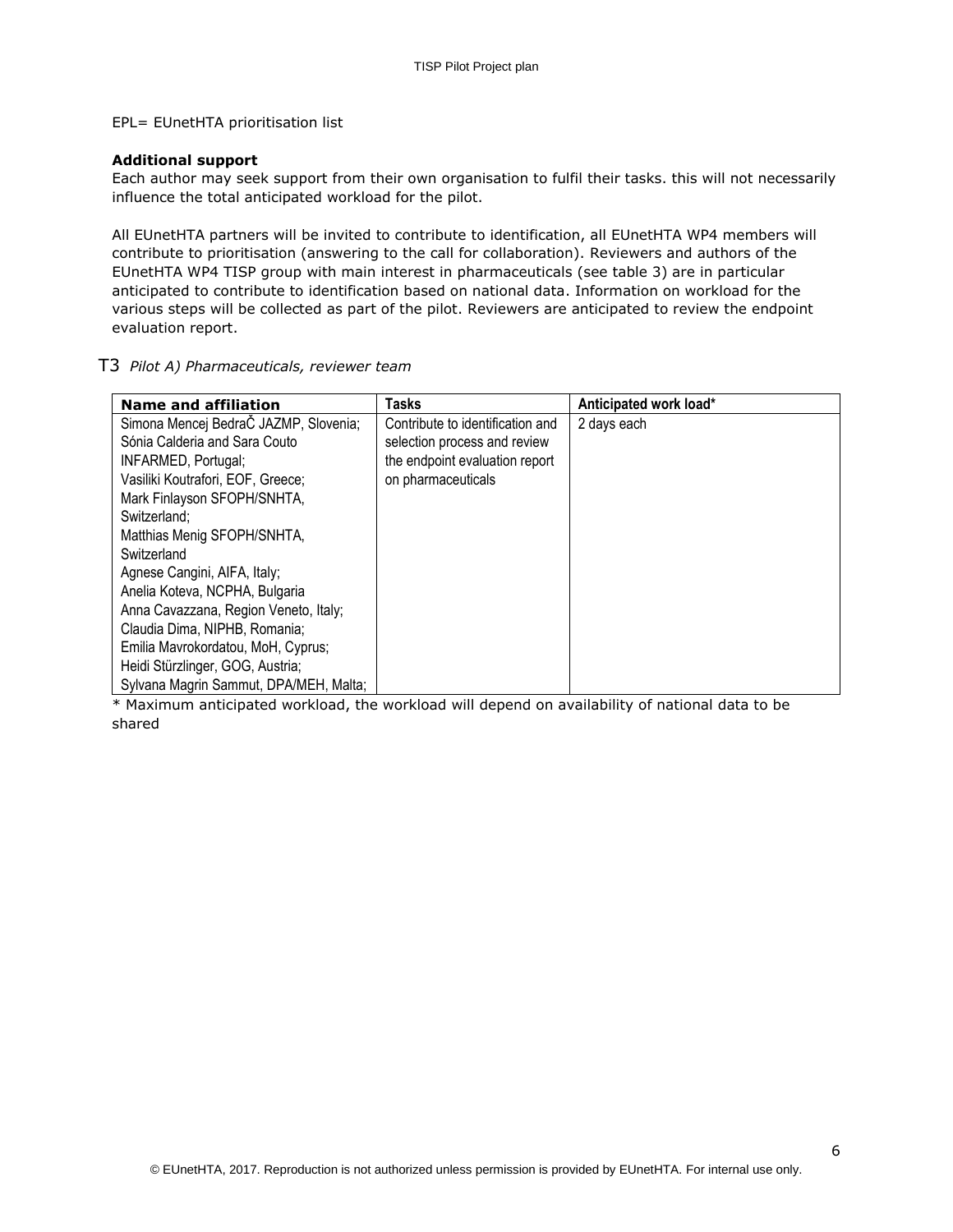# Details of the pilot

One cycles of the TISP process (see figure 1) will be performed. The cycle will be composed of the following steps:

- 1. Identification, output MDS
- 2. Selection, output CCL
- 3. Prioritisation (call for collaboration), output EPL

Details for the steps are provided below. The EPL list will be used to contact prospective Marked Authorisation Holders (pMAH).

#### **Identification and preparation of the MDS**

Responsibility: NIPHNO and NOMA.

All TISP work group members including reviewers should contribute by at least answer questions (see Appendix 1 HS questionnaire) to whether information from national or regional HSS or TISP list is available and may be shared.

Three sources of identification will be explored:

#### 1) EUnetHTA partners and existing European HSS

NIPHNO will contact all EUnetHTA partners by e-mail to answer questions (Appendix 1 HS questionnaire) on whether they are able to share data from a regional or national HSS or a TISP list. Information shared by EUnetHTA partners should be new active substances and line extensions, that have been identified, selected or prioritised for HTA since June 2018 (the latest update of the EUnetHTA EPL for pharmaceuticals).

#### 2) EMA (Regulatory authorities)

NIPHNO/NOMA will contact The European Medicines Agency (EMA) to receive an updated list of medicinal products under EMA evaluation. This contact is based on an agreement made with EMA in December 2018. The lists received from EMA will assure completeness of the data and inform the selection process. Updates of the EMA lists will be available at several timepoints

#### 3) Input from stakeholders

The WP4 lead partner will make an announcement using the EUnetHTA home page and the EUnetHTA stakeholder e-mail to inform their members about the possibility to suggest topics for TISP.

Data to be shared should be in English and at least contain a name of the technology, the anticipated indication and the name of the pMAH as revealed in appendix 2.

No confidentiality agreements can be made by the EUnetHTA TISP work group. Information on topics provided to a EUnetHTA partner, EMA or a stakeholder in confidentiality should not be submitted/shared with the EUnetHTA TISP work group as part of the pilot.

NIPHNO will collect and merge the data, exclude duplicates and populate a draft of the MDS using a specific template (see Appendix 3, Minimal data-set Template). NIPHNO will ensure that at least a name of the technology, the indication and the name of the manufacturer is provided in this draft. NIPHNO will share the draft MDS with NOMA.

NOMA/NIPHNO will check the draft MDS and update the MDS with missing information. It might not be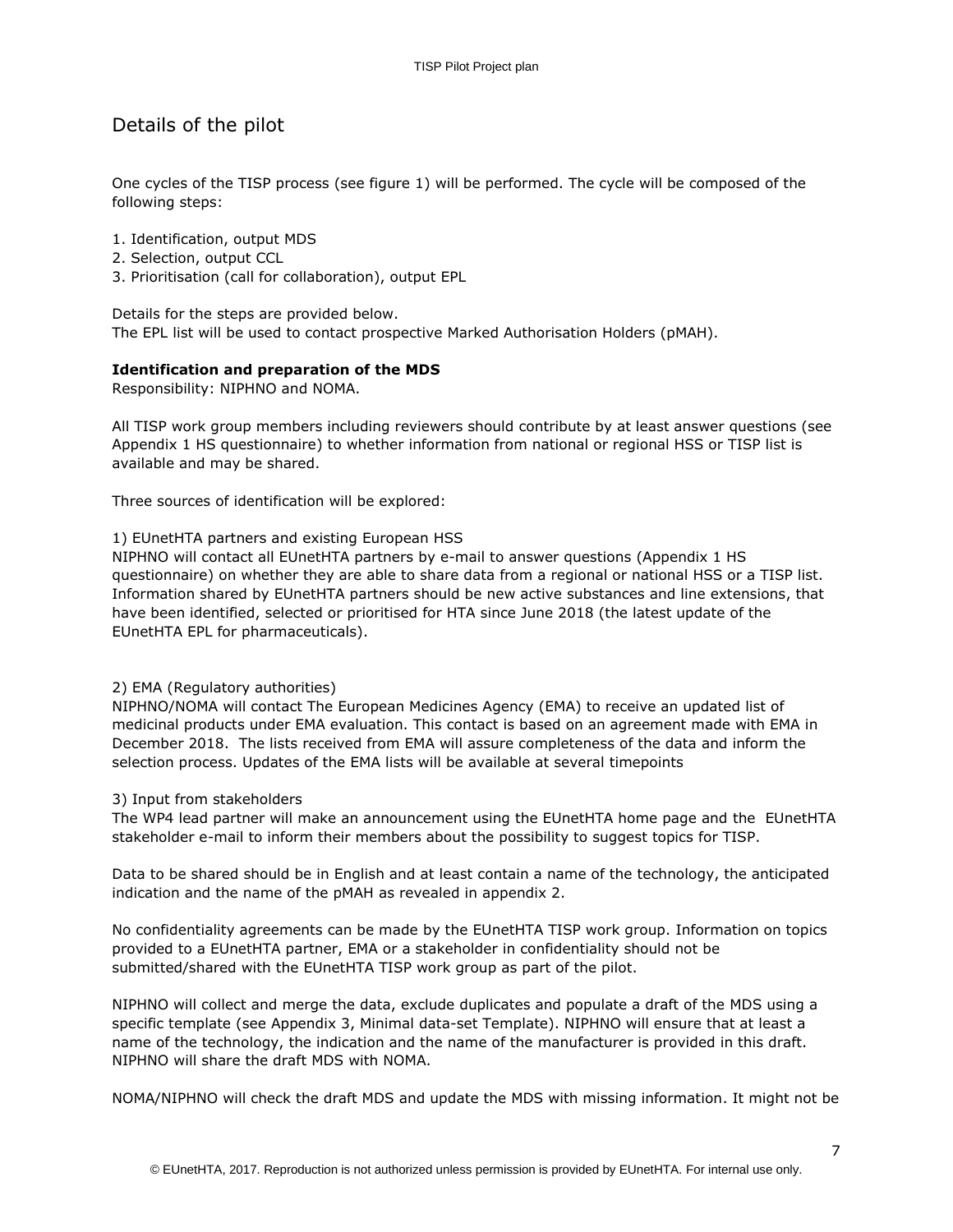possible or necesarry to fill in all information of the MDS for all topics.

The aim is to explore availability of data to be shared and how often the process should be repeated.

#### **Selection, updating the MDS and preparation of the CCL**

Responsibility: NOMA

The timeframe for REA for pharmaceuticals is restricted to initial assessment (joint REA). Topics to be included should fulfil the following selection criteria:

 *medicinal products recently entering, within the next 12-24 months or anticipated to undergo, the central marketing authorisation (MA) procedure. This includes both new active substances and existing products for which the marketing authorisation is anticipated to be extended to a new therapeutic indication (line extensions)* 

Products already launched and products that have been in the EMA system for 3 months or longer at the time updating the MDS, will be excluded from the updated MDS.

NOMA/ZIN will be responsible for updating the MDS and to create a CCL that will be sent to EUnetHTA partners in a call for collaboration. The format of the CCL will be decided as part of the pilot.

The MDS will be considered a EUnetHTA internal document to be shared with WP4 TISP group on the EUnetHTA WP4 TISP workroom. The CCL will be considered a EUnetHTA internal document to be shared with EUnetHTA WP4 partners by mail and access to the file in the EUnetHTA WP4 TISP workroom.

### **Prioritisation (call for collaboration), preparation and updating of the EPL**

Responsibility: NOMA/ZIN

NOMA or ZIN will use the CCL to contact EUnetHTA WP4 partners by a call for collaboration for joint or collaborative assessment to select topics of interest for REA.

Prioritisation will be based on EUnetHTA partners interest in the topic, to secure national uptake of joint assessment. No other prioritisation criteria will be applied. Identified topics will be sorted based on the following answers from the call for collaboration

-*expressed interest in the topic as relevant for national setting* 

- -*expressed interest in national/regional uptake of a EUnetHTA conducted REA*
- -*expressed interest to participate in assessment as author, co-authors or reviewers* -*no expressed interest*

Topics will be given a score depending on number of partners interested in the topic as relevant for national setting, interest in national uptake of REA, and interest to participate in assessment (score 1 per partner with expressed interest). Topics of no interest score 0. Topics of interest to EUnethTA partners will be collected and entered to the EPL (see Appendix 4).

The EPL will be made public by the EUnetHTA home page. The EPL will be used to contact pMAHs. Prioritisation of assessment will not be part of the pilot for pharmaceuticals.

The EPL will be updated with data from EMA (part of the pilot) and new cycles of identification (not part of the pilot).

Status of topics will be marked, launched products and products were assessment is initiated will not be updated any more.

The workflow for each cycle is presented in figure 1. Topics not prioritised, may go through a number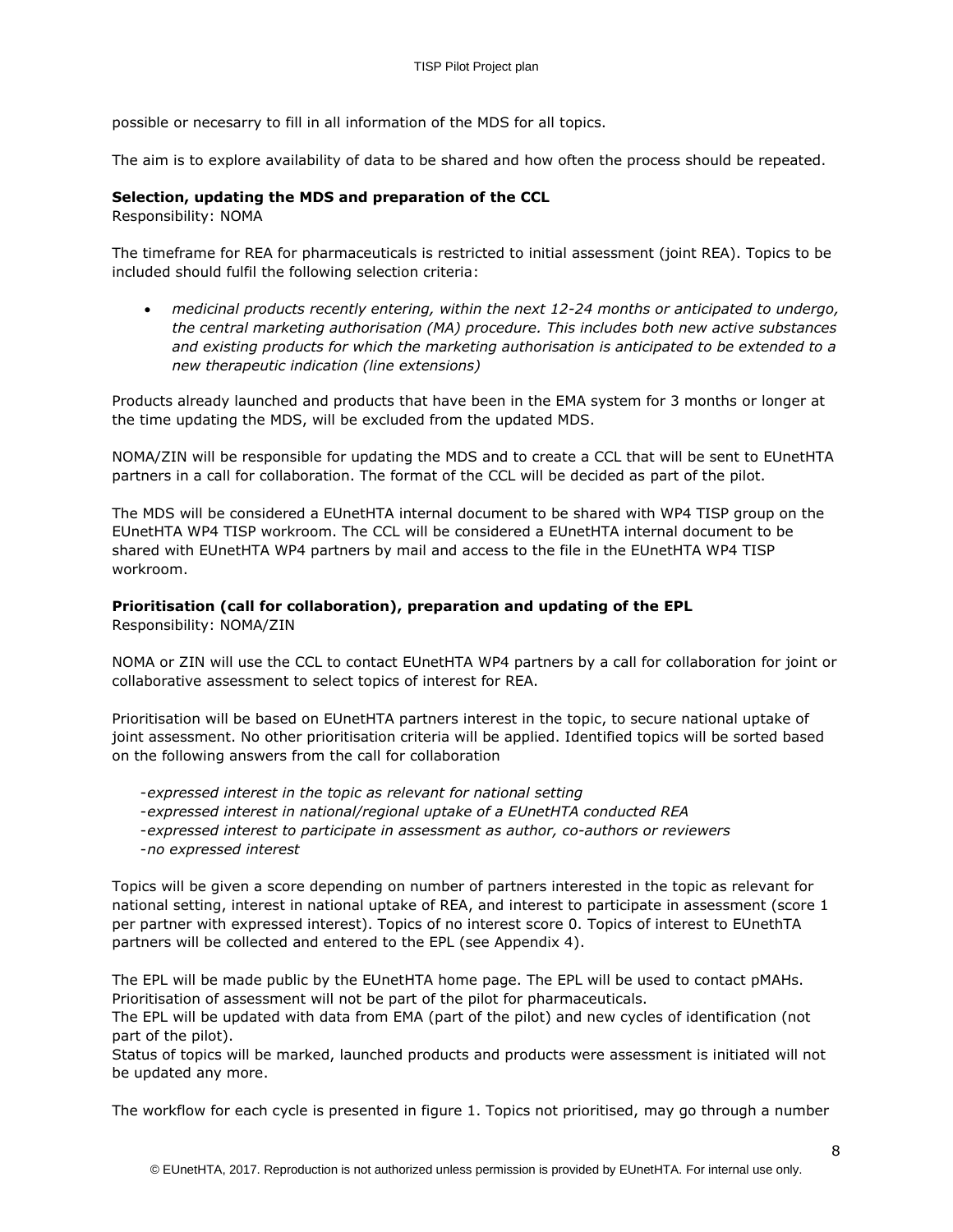of cycles before they are excluded from the MDS and EPL. How many cycles and how this will be handled is still under discussion and needs to be agreed on as part of the final recommendations. *F1 Flow chart pilot pharmaceuticals*

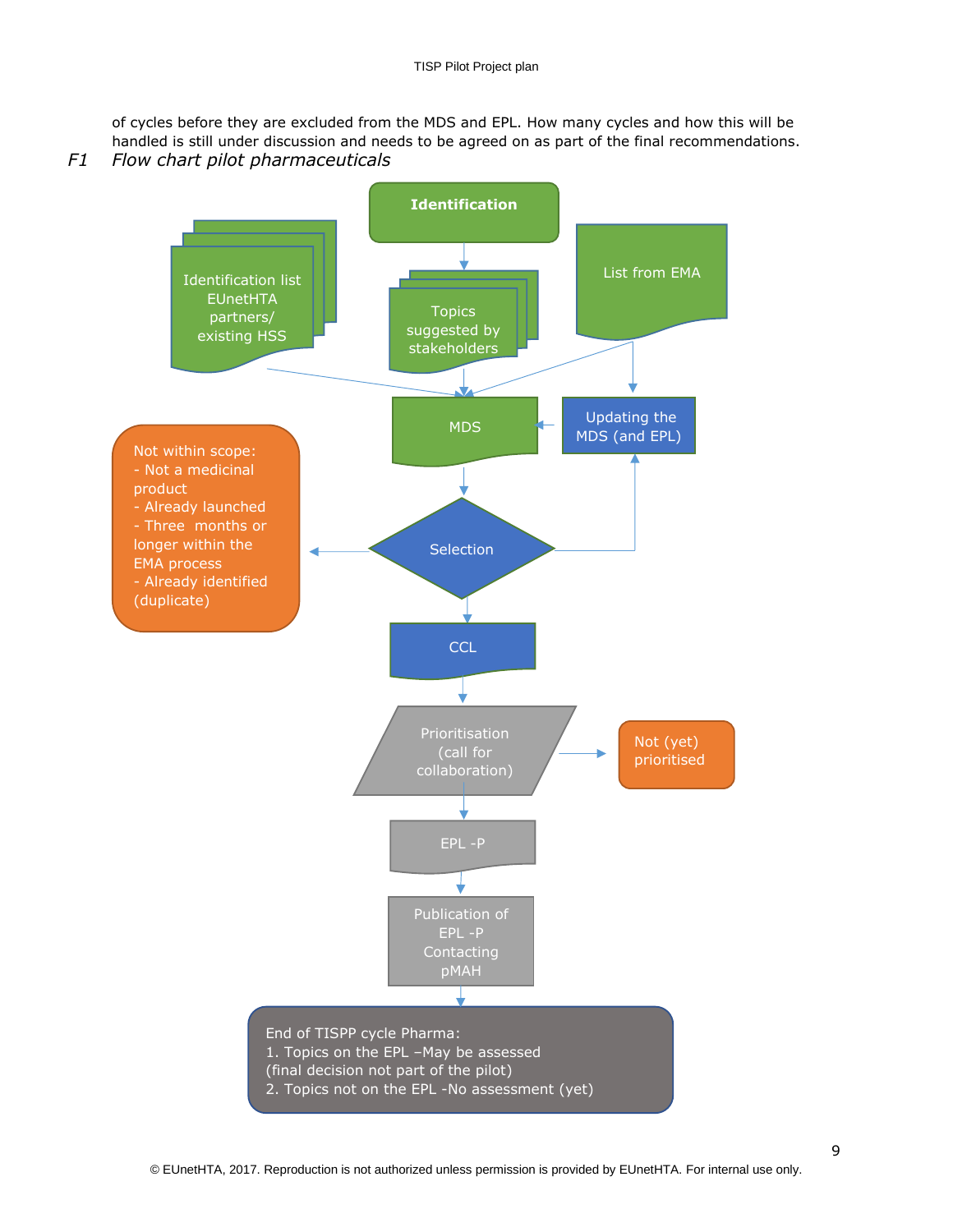$MDS =$  Minimal data-set, CCL= Call for collaboration list, EPL -P = EunetHTA prioritisation list pharma, pMAH= prospective Marked Authorisation Holder,

# Endpoint evaluation

Responsibility for endpoint evaluation is presented in table 4.

|    | Endpoint                                                                                            | Responsibility                      |
|----|-----------------------------------------------------------------------------------------------------|-------------------------------------|
|    | 1. Availability of data from different sources,                                                     | NIPHNO/ checked by NOMA or ZIN      |
|    | barriers for sharing                                                                                |                                     |
| 2. | Number of identified topics                                                                         |                                     |
| 3. | Number of times the same topic has been                                                             |                                     |
|    | identified by different sources                                                                     |                                     |
| 4. | Developmental status of topic when entering                                                         |                                     |
|    | the MDS                                                                                             |                                     |
| 5. | Regulatory status of topic when entering the<br><b>MDS</b>                                          |                                     |
| 6. | Information gaps of the MDS                                                                         |                                     |
|    |                                                                                                     |                                     |
| 7. | Number of selected topics in the final MDS and                                                      | NOMA and or ZIN/ checked by         |
|    | CCL                                                                                                 | <b>NIPHNO</b>                       |
| 8. | Number of identified topics excluded from the                                                       |                                     |
|    | MDS/CCL and reasons for exclusion                                                                   |                                     |
| 9. | Number of EunetHTA partners with expressed                                                          |                                     |
|    | interest in a topic for national setting                                                            |                                     |
|    | 10. Number of EUnetHTA partners with expressed                                                      |                                     |
|    | interest to participate in assessment as author/                                                    |                                     |
|    | co-author or dedicated reviewer                                                                     |                                     |
|    | 11. Number of EUnetHTA partners with expressed                                                      |                                     |
|    | interest in national uptake of a EUnetHTA JA or                                                     |                                     |
|    | CA on the topic                                                                                     |                                     |
|    | 12. Information on topics in the EPL and not in the<br>EPL (number of topics, Application type EMA, |                                     |
|    | Therapeutic area, Developmental status,                                                             |                                     |
|    | Regulatory status)                                                                                  |                                     |
|    | 13. Response from pMAH one month after first pro-                                                   |                                     |
|    | active contact                                                                                      |                                     |
|    | 14. Workload connected with each step                                                               | Identification: NOMA checked by     |
|    |                                                                                                     | NOMA or ZIN                         |
|    |                                                                                                     | Selection and updating the MDS:     |
|    |                                                                                                     | NOMA or ZIN checked by NIPHNO       |
|    |                                                                                                     | Prioritisation: NOMA or ZIN checked |
|    |                                                                                                     | by NIPHNO                           |

MDS = Minimal dataset, CCL = Call for collaboration list; EPL= EUnetHTA prioritisation list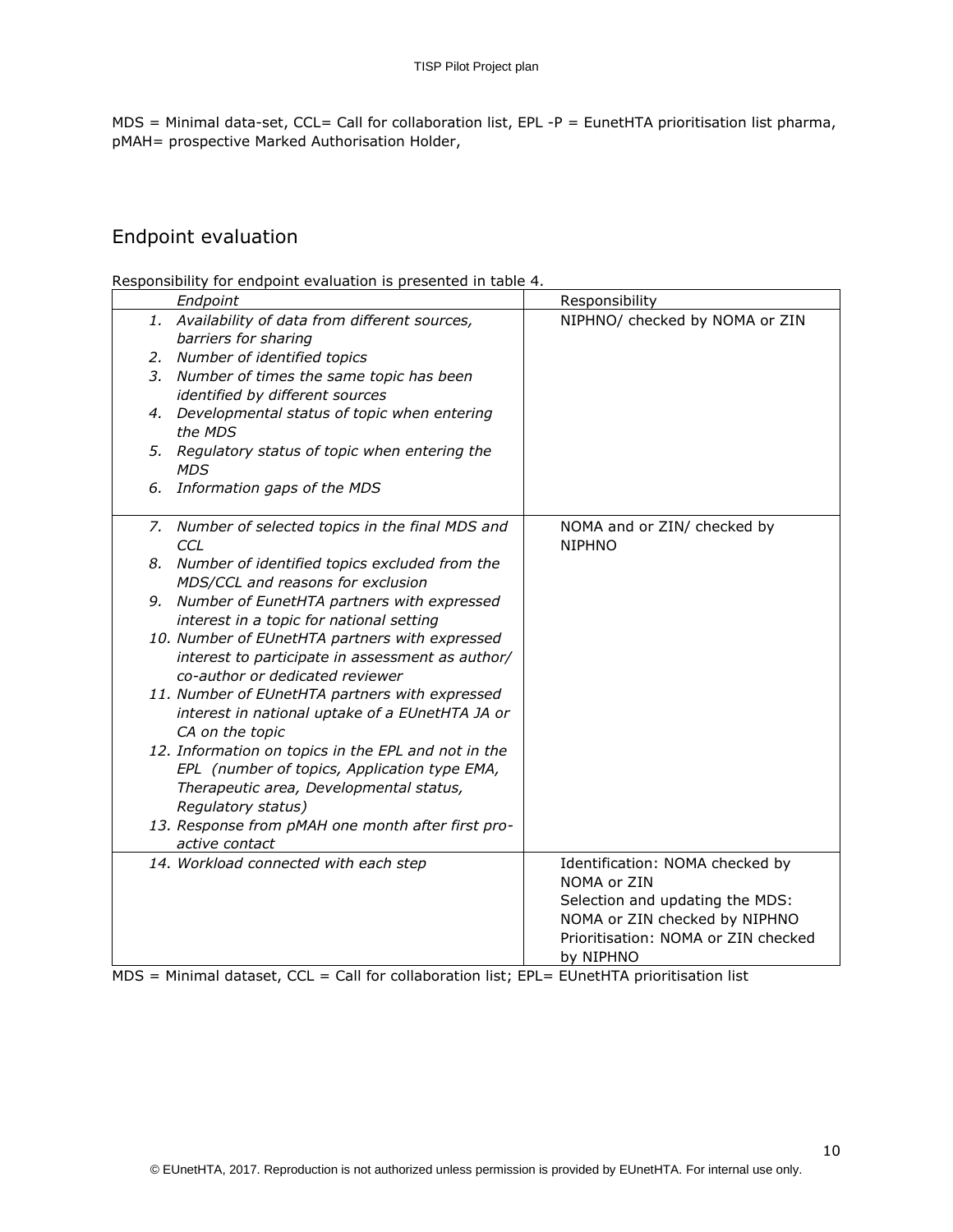# Deliverables and Time frame

#### T4 *Time frame and milestones*

| <b>Milestones and deliverables</b>           | <b>Planned date</b>        | <b>Revised</b>     |
|----------------------------------------------|----------------------------|--------------------|
| Pilot plan finalised-                        | 01.02.2013                 | 01.03.2019 details |
|                                              |                            | revised            |
| Pilot start                                  | 01.02.2019                 |                    |
| Identification: Start                        | 01.02.2019                 |                    |
| Identification: Reminder sent                | 15.02.2019                 | 05.03.2019         |
| Identification: Deadline for input           | 01.03.2019                 | 20.03.2019         |
| Identification: Draft MDS prepared           | 15.03.2019                 | 08.04.2019         |
| Selection: MDS updated, CCL prepared         | 01.04.2019                 | 15.04.2019         |
| Prioritisation:                              | 01.04.2019                 | 15.04.2019         |
| Start (Call for collaboration)               |                            |                    |
| Prioritastion: Reminder sent                 | 15.04.2019                 | 24.04.2019         |
| Prioritisation: Deadline Call for            | 01.05.2019                 | 01.05.2019         |
| collaboration                                |                            |                    |
| Prioritisation: Publication of EPL/update of | 01.06.2019 (no later than) | 01.06.2019 (no     |
| August 2018 EPL*                             |                            | later than)        |
| Endpoint measure deadline -                  | 01.07.2019                 | 01.07.2019         |
| <b>Draft evaluation report</b>               | 15.08.2019                 | 02.09.2019         |
| <b>Review of evaluation report</b>           | 15.09.2019                 | 01.10.2019         |
| <b>Final endpoint evaluation report</b>      | 30.10.2019                 | 30.10.2019         |
| (Delivered together with the first           |                            |                    |
| version of the final recommendations)        |                            |                    |
| EUnetHTA WP6 is contacted to provide a       | 30.10.2019                 | 30.10.2019         |
| <b>SOP</b>                                   |                            |                    |

MDS = Minimal dataset, CCL = Call for collaboration list; EPL= EUnetHTA prioritisation list, August 2018 EPL= EUnetHTA prioritisation list: List of topics prioritised by EUnetHTA partners based on a call for collaboration in June 2018. SOP= Standard Operational Procedures

# Deliverables and Transparency

Pilot project plan: Final version on the EUnetHTA home page. MDS: EUnetHTA internal document – available to EUnetHTA WP4 members. CCL: EUnetHTA internal document – available to EUnetHTA members. EPL: Public document on the EUnetHTA homepage. Endpoint evaluation report: Public document on the EUnetHTA home page.

### References

1. EUnetHTA WP4 TISP workgroup, Final recommendations for the pilot (to be available to be available on the EUnetHTA home page)

2. EUnetHTA WP4 TISP, Horizon Scanning, Topic Identification, Selection and Prioritisation for European cooperation on HTA - Draft recommendations – version 6 with stakeholder consultation and results of the pilot incorporated (to be available on the EUnetHTA home page)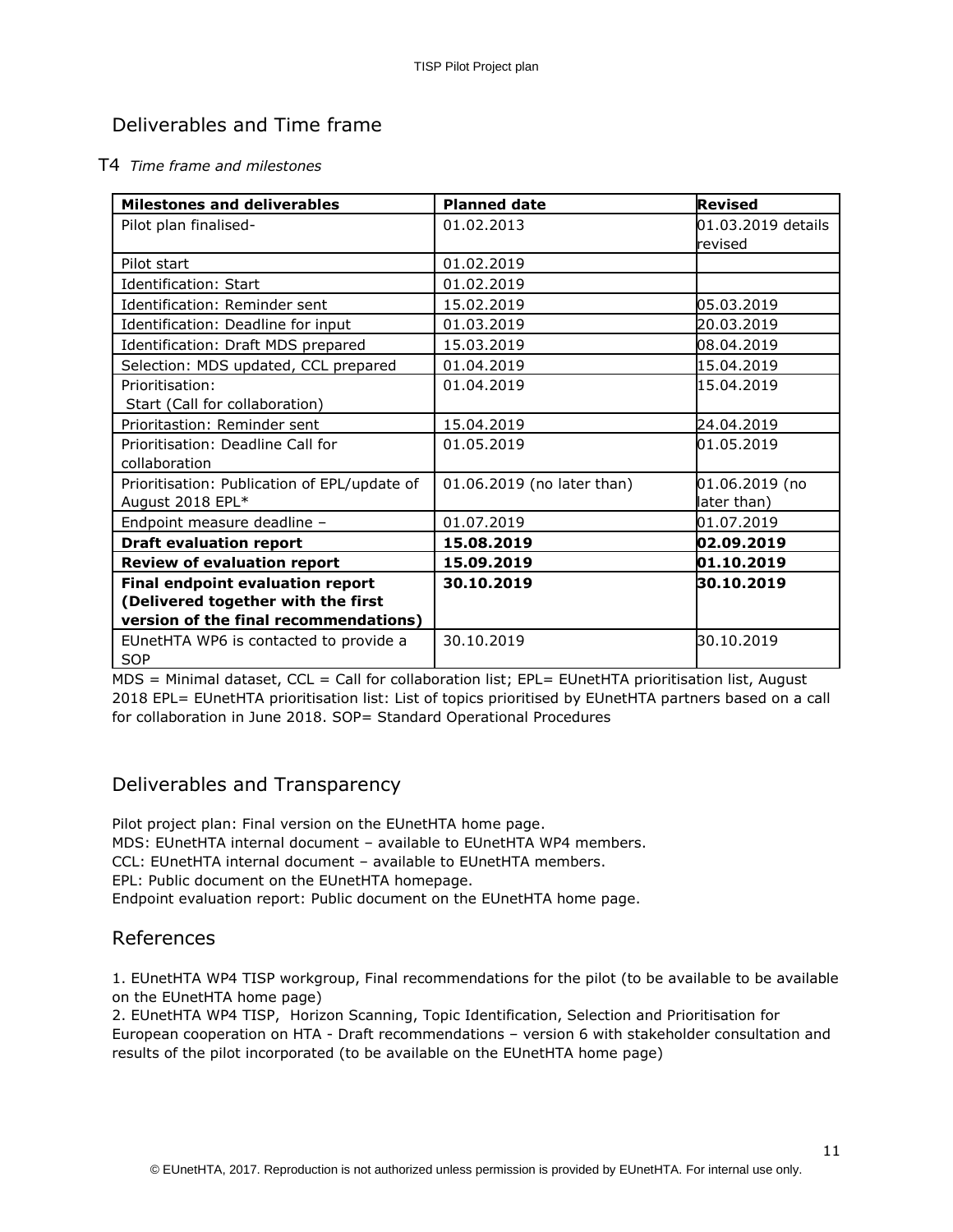# A1 Questionaire on HSS, TISP lists and EUnetHTA partners ability to share data

The aim of the questionnaire is to collect information on HSS and TISP list and barriers towards collecting and sharing data from such lists. The following form was sent to all EUnetHTA partners

| <b>Agency</b>                                                                                                                                    |  |
|--------------------------------------------------------------------------------------------------------------------------------------------------|--|
| <b>Acronym</b>                                                                                                                                   |  |
| <b>Country</b>                                                                                                                                   |  |
| National or regional HSS informing HTA (yes/no)                                                                                                  |  |
| <b>URL HSS if availble</b>                                                                                                                       |  |
| <b>Technology Scope HSS (Pharmaceuticals; MD; IVD; Other)</b>                                                                                    |  |
| National or regional list of topics informing prioritisation of<br>HTA (TISP-list) (yes/no)                                                      |  |
| Technology Scope of TISP-list (Pharmaceuticals; MD; IVD;<br>Other)                                                                               |  |
| <b>URL TISP-list if available</b>                                                                                                                |  |
| Is your organization able to collect and share data from the<br><b>HSS/TISP list for the EUnetHTA pilot? (yes/no)</b>                            |  |
| Is your organization able to voluntarily collect and share<br>data from the HSS/TISP- list on a regular basis beyond<br>2020? (yes/no)           |  |
| Total anticipated workload for sharing two times a year (in<br>workdays per year)                                                                |  |
| <b>Preferred interval for sharing (times per year)</b>                                                                                           |  |
| If you are not able to share the data from your regional or<br>national HSS or TISP list: What are the main barriers for<br>sharing information? |  |
| <b>Comments</b>                                                                                                                                  |  |

# A2 Identification template –MD/IVD

The following added to an Excel sheet:

- *International non-proprietary name (INN) Name of product(s)*
- *Product name (if avialble)*
- *MAH/pMAH*
- *Indication (anticipated, including age and sex if applicable)*
- *Therapeutic area*
- *ATC code (best guess first numbers)*
- *Application type EMA (anticipated): Initial market application (IMA); Line extension (LE); First in class (FC); Priority Medicine (PRIME); Accelerated access (AC); Orphan drug (OD)*
- *Timeline clinical research (Information on pivotal trials and trial number(s) if available)*
- *Regulatory status*
- *Estimated launch (best guess)*
- *Date of entry*
- *Identified by*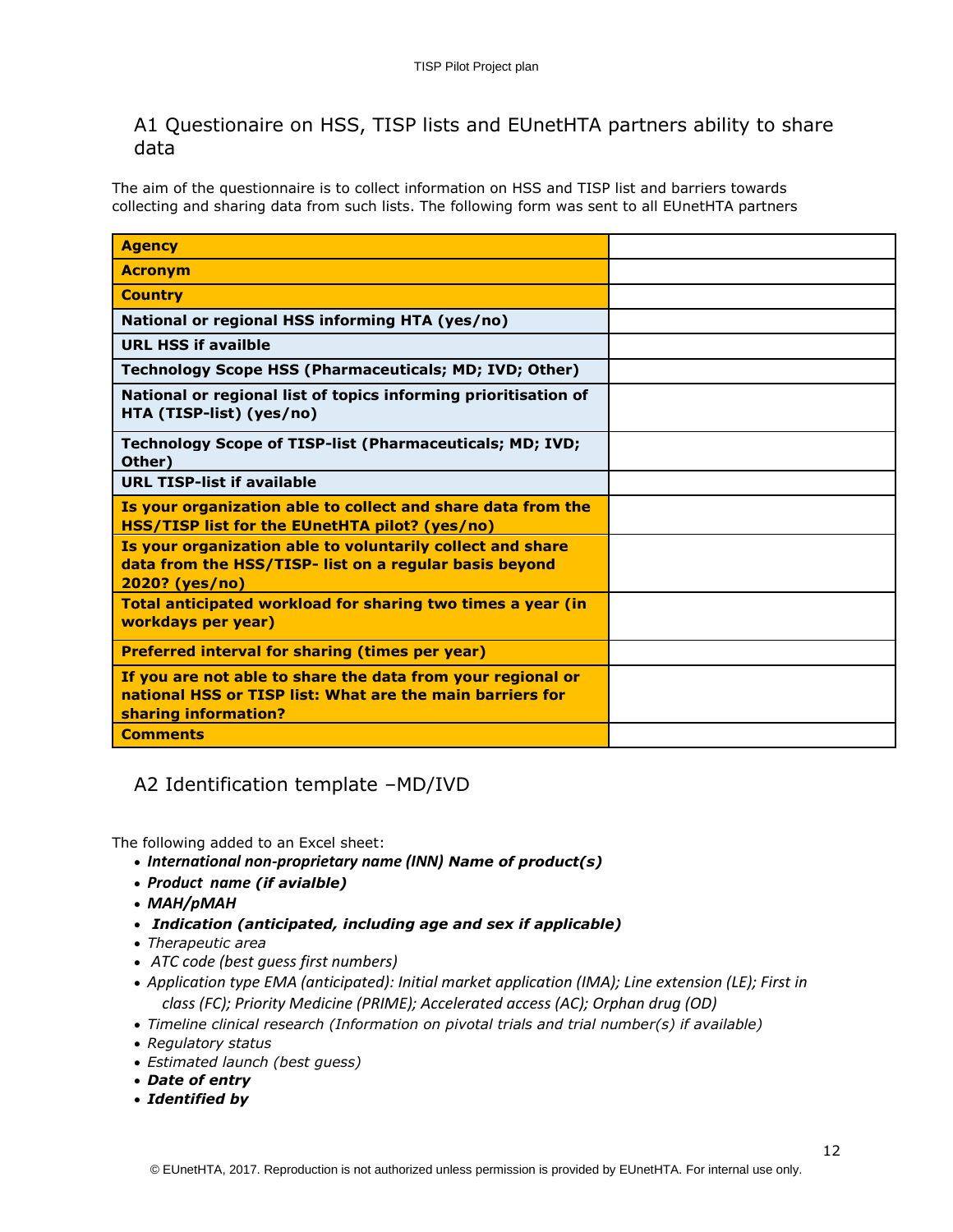- *Hyperlink to information (if available)*
- *Comments*

Items in bold are obligatory.

A3 Minimal data-set template –MD/IVD

The following added to an Excel sheet:

- *International non-proprietary name (INN) Name of product(s)*
- *Product name (if avialble)*
- *MAH/pMAH*
- *Indication (anticipated, including age and sex if applicable)*
- *Therapeutic area*
- *ATC code (best guess first numbers)*
- *Application type EMA (anticipated): Initial market application (IMA); Line extension (LE); First in class (FC); Priority Medicine (PRIME); Accelerated access (AC); Orphan drug (OD)*
- *Timeline clinical research (Information on pivotal trials and trial number(s) if available)*
- *Regulatory status*
- *Estimated launch (best guess)*
- *Date of entry*
- *Identified by*
- *Hyperlink to information (if available)*
- *Last up-date Minimal data-set*
- *Regulatory status Europe at last update*
- *Estimated launch (best guess) at last update*
- *Comments to update*
- *EUnetHTA status at entry (Excluded; Not prioritised; Prioritised; Assessment ongoing; Assessment completed)*
- *First call for collaboration*
- *Last call for collaboration*
- *EUnetHTA status at up-date (Excluded; Not prioritised; Prioritised; Assessment ongoing; Assessment completed)*
- *Date for exclusion*
- *Comments to exclusion*

\* Categories based on the UK innovation Observatory Speciality filter: details provided here http://www.io.nihr.ac.uk/

Items revealed in bold are identical to the identification template:

# A4 EUnetHTA Prioritisation list –MD/IVD

The following added to an Excel sheet:

- *International non-proprietary name (INN) Name of product(s)*
- *Product name (if avialble)*
- *MAH/pMAH*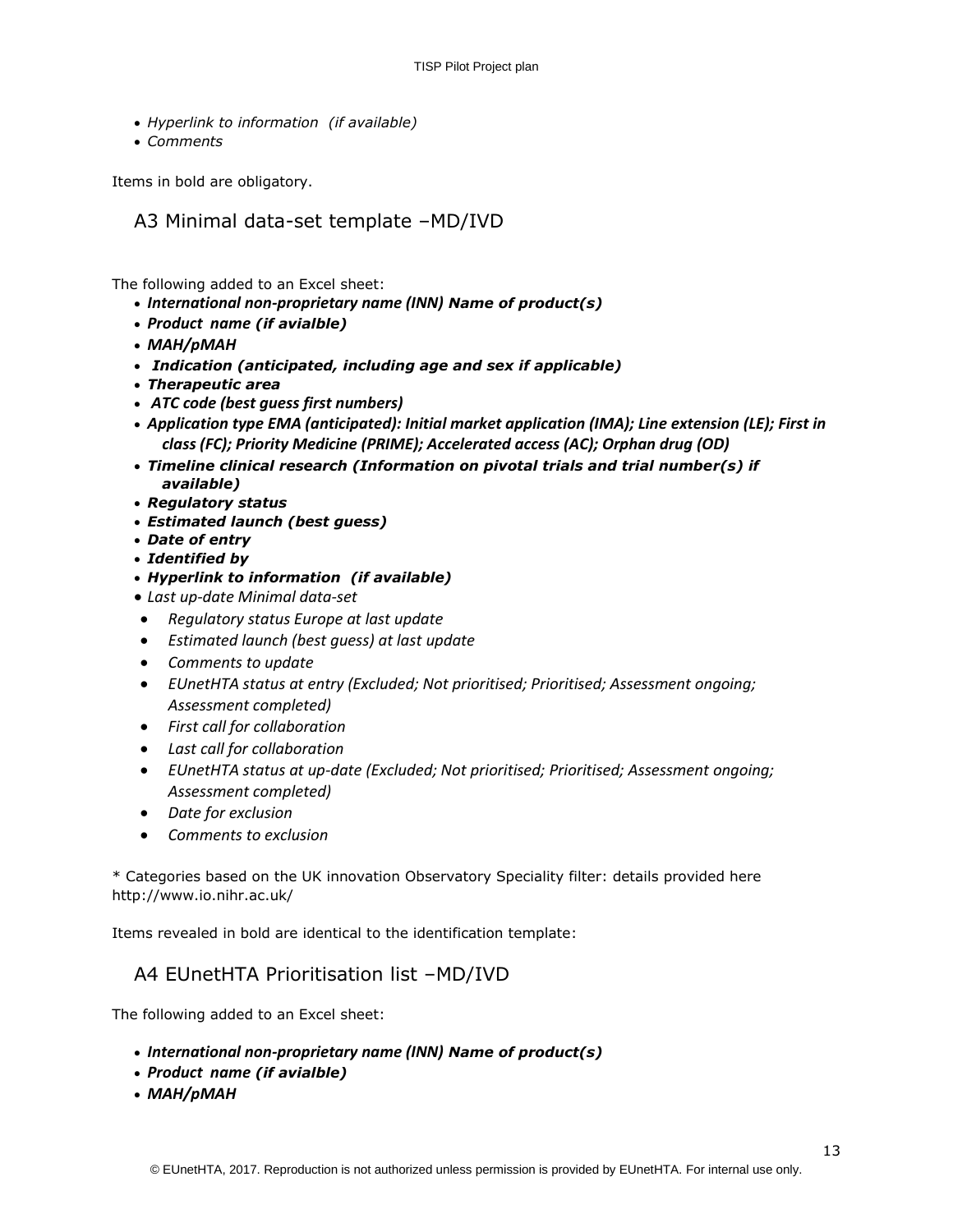- *Indication (anticipated, including age and sex if applicable)*
- *Therapeutic area*
- *ATC code (best guess first numbers)*
- *Application type EMA (anticipated): Initial market application (IMA); Line extension (LE); First in class (FC); Priority Medicine (PRIME); Accelerated access (AC); Orphan drug (OD)*
- *Timeline clinical research (Information on pivotal trials and trial number(s) if available)*
- *Regulatory status*
- *Estimated launch (best guess)*
- *Date of entry*
- *First call for collaboration*
- *Last call for collaboration*
- *EUnetHTA status at up-date (Excluded; Not prioritised; Prioritised; Assessment ongoing; Assessment completed)*
- *Date for exclusion*
- *Comments to exclusion*

Items in bold are identical to the identification template